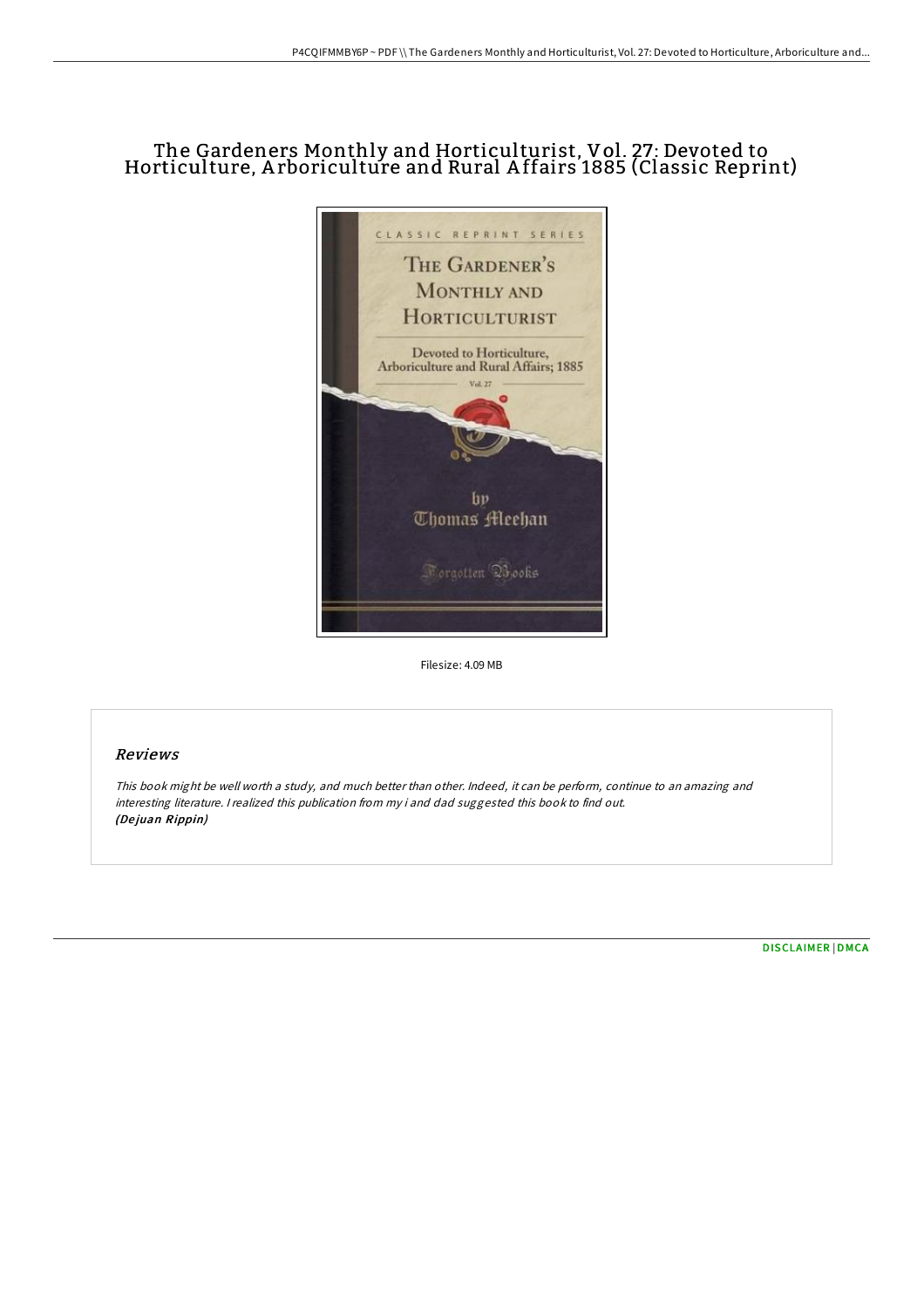## THE GARDENERS MONTHLY AND HORTICULTURIST, VOL. 27 : DEVOTED TO HORTICULTURE, ARBORICULTURE AND RURAL AFFAIRS 1885 (CLASSIC REPRINT)



Forgotten Books. Paperback. Condition: New. This item is printed on demand. 402 pages. Dimensions: 9.0in. x 6.0in. x 0.8in.Excerpt from The Gardeners Monthly and Horticulturist, Vol. 27: Devoted to Horticulture, Arboriculture and Rural Affairs; 1885One of our nurserymen recently complained to the writer, of those people who continually wrote to his firm for advice. Please send me - , and at the same time tell me how to treat them, is a sample of numerous requests. The profit on the whole transaction might be but a dollar or two. Only for the request, the order would be turned over to the proper clerk, and the proprietor could turn his attention to profitable work. But a clerk cannot answer such a letter. The proprietor must do it himself if it is done at all. He is a little nettled at the demand on his time which really renders the order valueless; but he remembers the business maxim that civility always pays in the end, and with the mental wish that the old fellow had sent his query to the Editor of the Gardeners Monthly instead of imposing on him, he sits down to his half-hour task, and as the letter goes into the post box, blandly smiles as he thinks of the many golden pieces his sacrifice of all profit will next year bring. Next spring the well remembered handwriting comes. Eagerly the envelope is torn apart, but in dismay he reads: Not one of those - came to anything. As I followed exactly your instructions it proves the - were good for nothing, so I shall expect you to make them good to me without cost. He was at a loss to know whether he lost more by civility than he would by letting the customer go on the just-as-he-like...

B Read The Gardeners Monthly and Ho[rticulturis](http://almighty24.tech/the-gardeners-monthly-and-horticulturist-vol-27-.html)t, Vol. 27: Devoted to Horticulture, Arboriculture and Rural Affairs 1885 (Classic Reprint) Online

Download PDF The Gardeners Monthly and Ho[rticulturis](http://almighty24.tech/the-gardeners-monthly-and-horticulturist-vol-27-.html)t, Vol. 27: Devoted to Horticulture, Arboriculture and Rural Affairs 1885 (Classic Reprint)